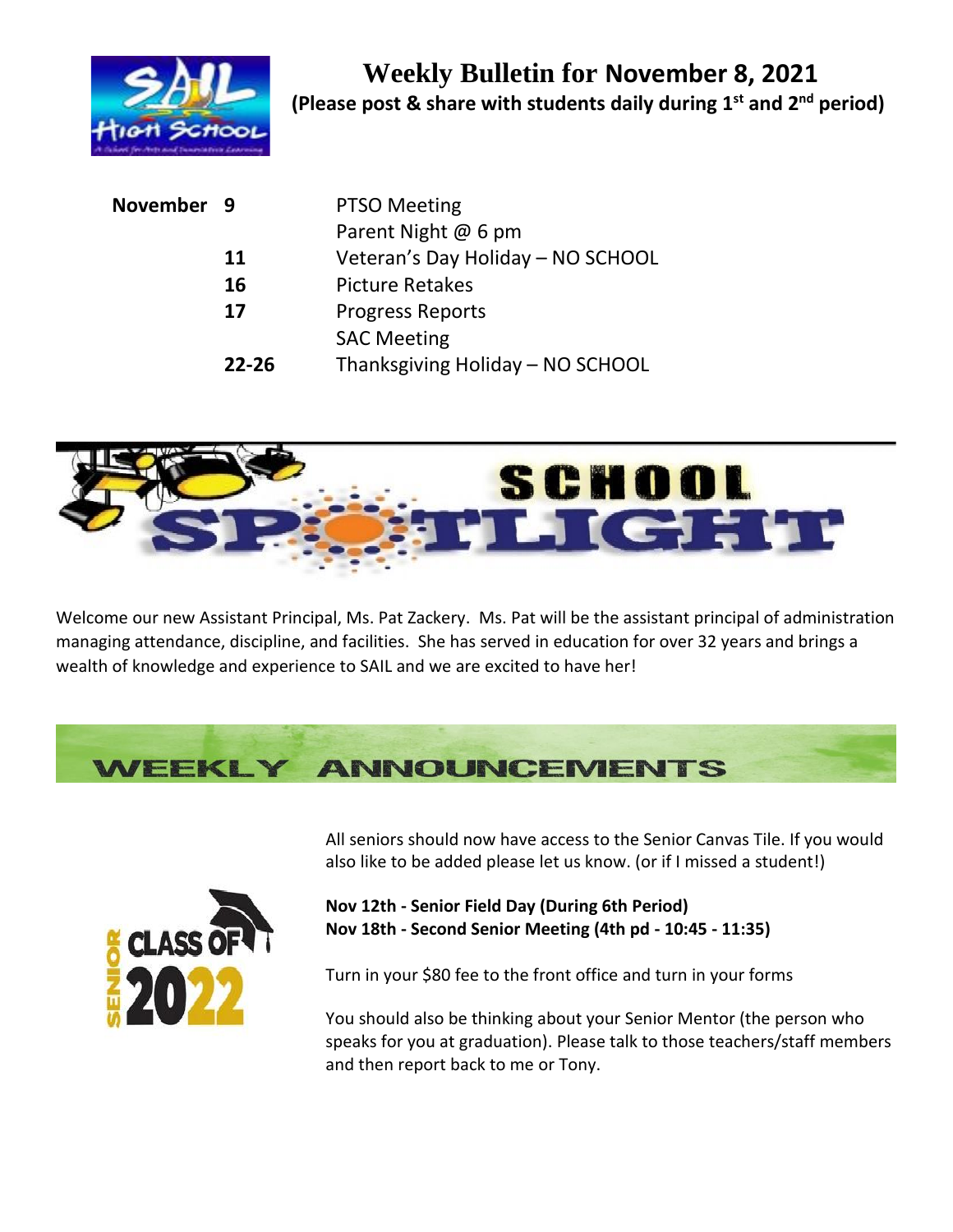**Drama club is looking for some people to play small rolls** in the two student written plays.

- Rolls have no lines
- They are rolls like villagers, soldiers, and avians.
- See Sierra or benny if interested.









## **Interested in Scholarships or Volunteering?**

## **See Quashier in the office**

OR join us for lunch on the first Monday of each month